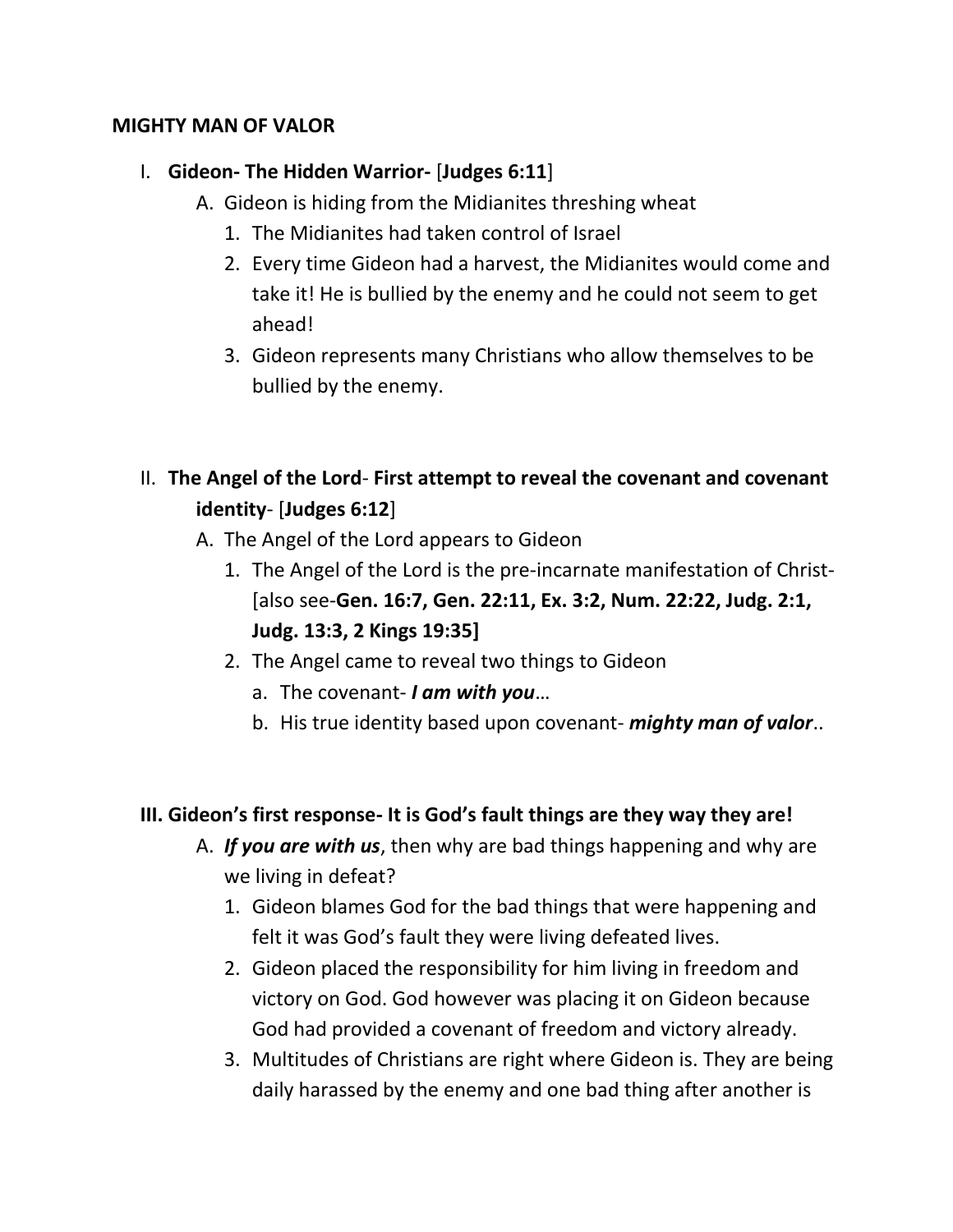happening and they wonder why God is not stopping it. God has given us covenant rights to stand victorious over every attack of the enemy.

## *B. Where are the miracles?*

- 1. Gideon wondered that if God was with them, then why was He not performing miracles?
- 2. When Jesus showed up in his own home town they asked the same thing- since you are here show us some miracles! [**Luke 4:23**]
- 3. Many Christians are sitting around waiting on God to perform miracles for them to get them out of trouble and to defeat the enemy for them.
- 4. God has provided all we need. However, we must respond in faith. As we speak and act in faith, the miracle power of God goes to work in us and for us! Miracles await us, we are not waiting for miracles!
- C. Gideon's response reveals ignorance of two things
	- 1. *His covenant rights with God* The Abrahamic covenant- The Mosaic Covenant did not set aside this covenant for anyone acting upon it. In this covenant, God is with the seed of Abraham and promised to be with him and to be against those who cursed him. [**Gen. 12:3**]
	- 2. *His identity because of the covenant* "a mighty man of valor"
	- 3. David defeated Goliath because he knew his covenant rights and his identity based on the covenant.
- D. Due to Gideon's ignorance of covenant rights and his covenant identity, Gideon theology was:
	- 1. It was up to God alone to keep bad things from happening.
	- 2. It was up to God alone to perform miracles for him and defeat the enemy for him while he just sat and watched.
	- 3. Many Christians have the same theology, but live defeated…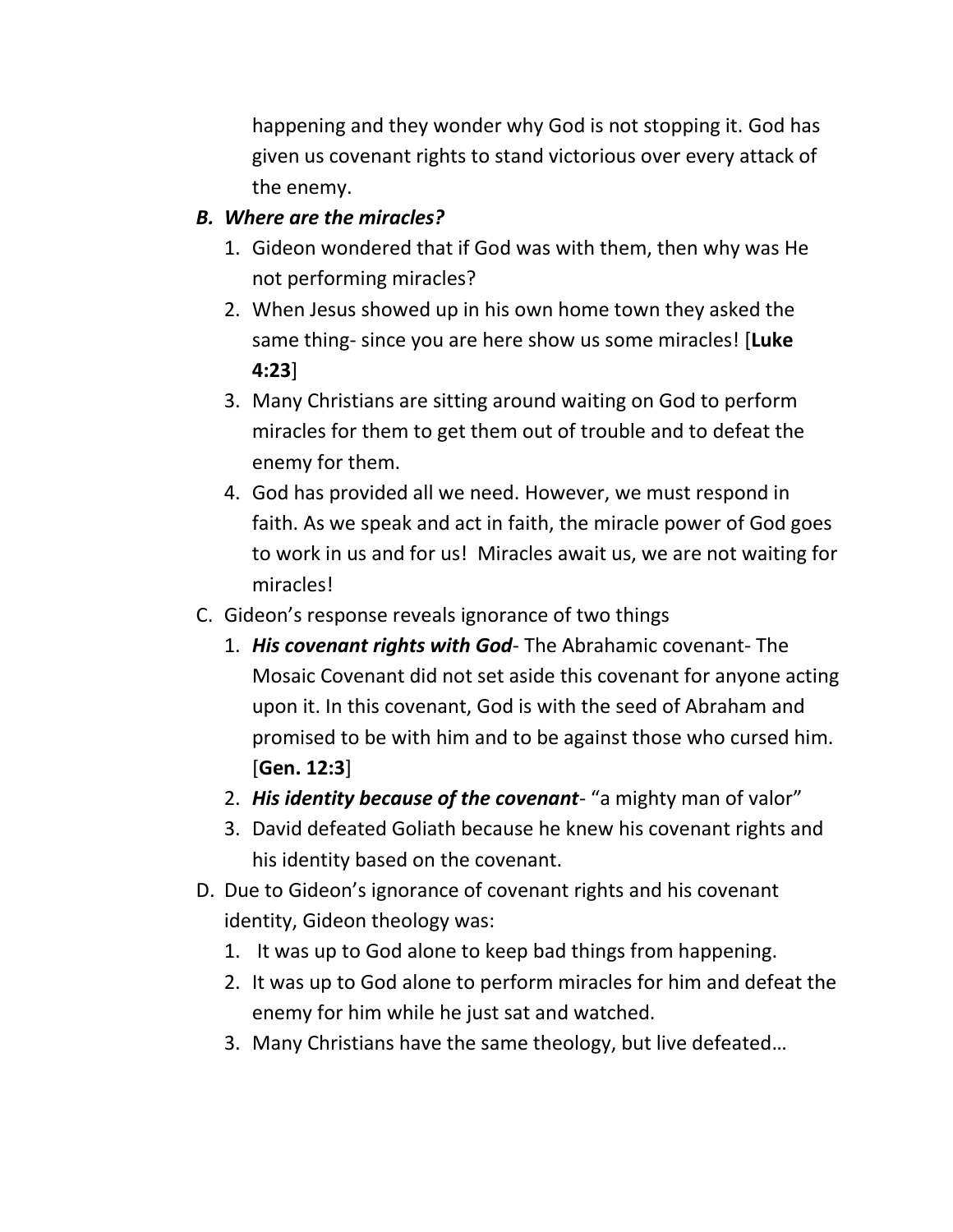## **IV. The Truth is**

- 1. God gave Gideon the covenant right [authority] and power [valor, go in this thy might vs. 14] to rise up and stand against the enemy in faith and see God perform miracles in response to his faith and acting upon the covenant.
- 2. God gave Israel the covenant right to fight and win every battle, but they would have to fight in faith. We are called to the same fight of faith. [**1 Tim. 6:12**] They would have to take authority over the enemy.
- 4. When Israel relied on their covenant with God, their covenant rights, followed God's leading, and acted upon it, they won each and every battle *THEY* fought. Sometimes God said to stand still on the battle field and God routed the enemy, but they still had to go out to the *battle field*.
- 5. Christians today are being defeated by the enemy because they think it is God's responsibility to defend them from the devil and to defeat him. God has already defeated the enemy and has given us the covenant rights to resist the enemy and when we do, he will flee in terror before US. [**James 4:7, 1 Peter 5:9**] God has given us authority in the earth, so we are the ones that must exercise that authority each day and resist the enemy and enforce the victory of Jesus over him. When we walk in our covenant rights by faith the miracle working power is released to trample under our feet snakes and scorpions and all the work of the enemy! [**Luke 10:19**]

# **V. The Angel of the Lord's second attempt to reveal covenant and covenant identity- Judges 6:14**

- *A. "Go in this thy might"*
	- 1. Gideon was given power because of his position in the covenant. It was latent power that awaited the act of faith!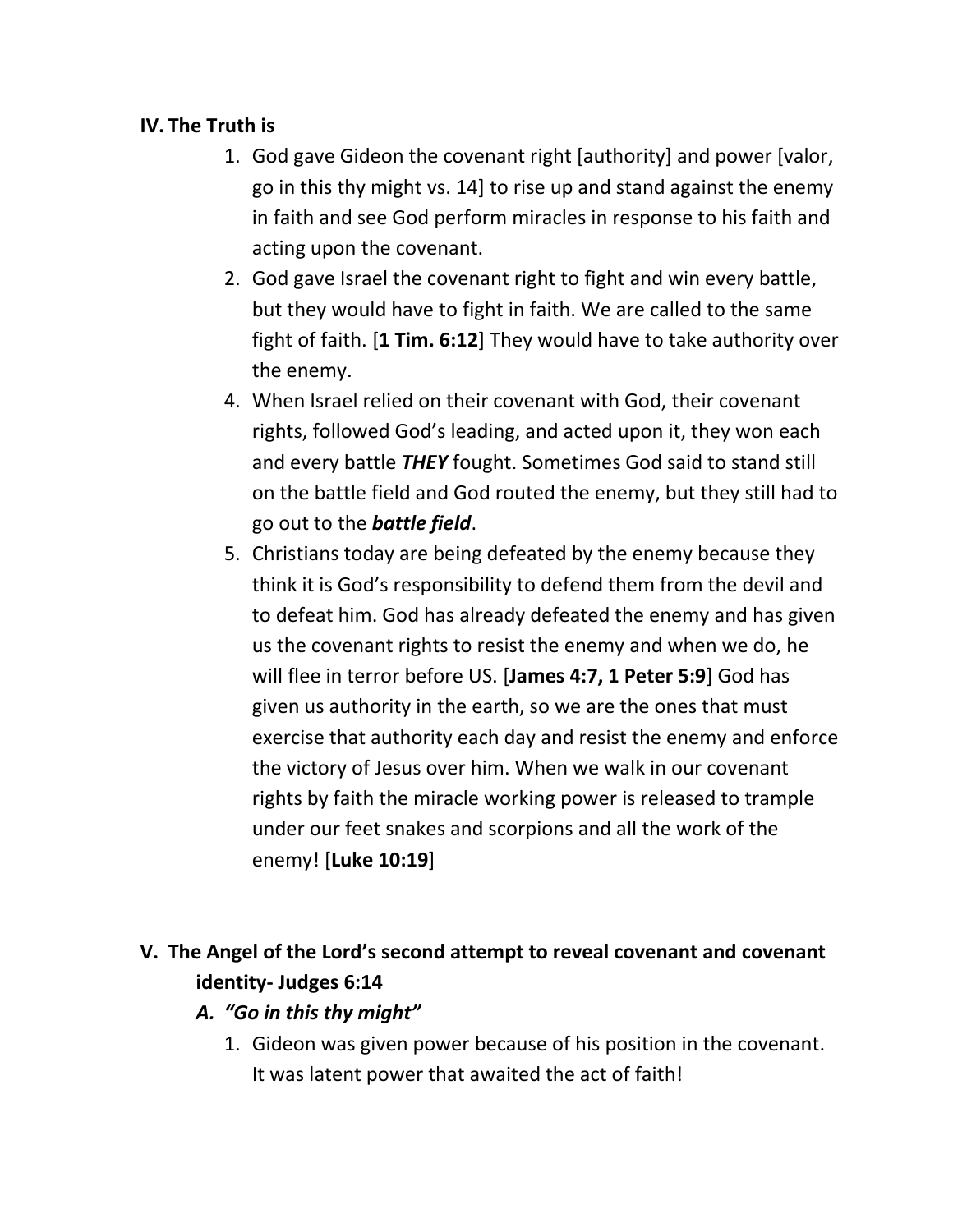- 2. We are filled with the latent power of God. We can't see it or feel it. It is activated by our words and actions of faith upon our covenant rights. [**Eph. 3:20**]
- *B. Have I not sent you?*
	- 1. **NOT** *I am sending* you..
	- 2. *Have I not already sent you* This is covenant. God had given Gideon and all of Abraham's seed- believers- the land of Palestine. [**Gen. 12:7**] He had already given the commission to Abraham and his seed that this was their land. Gideon was to stand up with his covenant rights and demand his land back in the name of the Lord and rout out those uncircumcised Midianites who had no covenant with God. He was called to do what David did with the Philistines.
	- 3. The enemy has stolen land from many Christians. They are waiting on God to do something about it. They are hiding in their winepresses waiting for miracles to take place and have their land returned to them. It is not going to happen! Unless you stand up in covenant and start speaking and acting in faith…then…the miracles will start to manifest and the enemy will flee!

## **VI. Gideon's second response- Who am I? [Judges 6:15]**

- *A. My family and I are poor*
- *B. My family is insignificant and I am the least in my family*
- C. Gideon started to recount his family's culture of lies- We are poor. We are amount to nothings.
- D. Gideon had been told limiting lies by his parents and family. He saw himself according to his natural identity and in the framework of his family culture.
- E. Gideon's dad was an idol worshipper. Idols are lies, therefore, He worshipped lies. [**Hab. 2:18**- "*a teacher of lies*"] Therefore he believed lies and taught them to his family!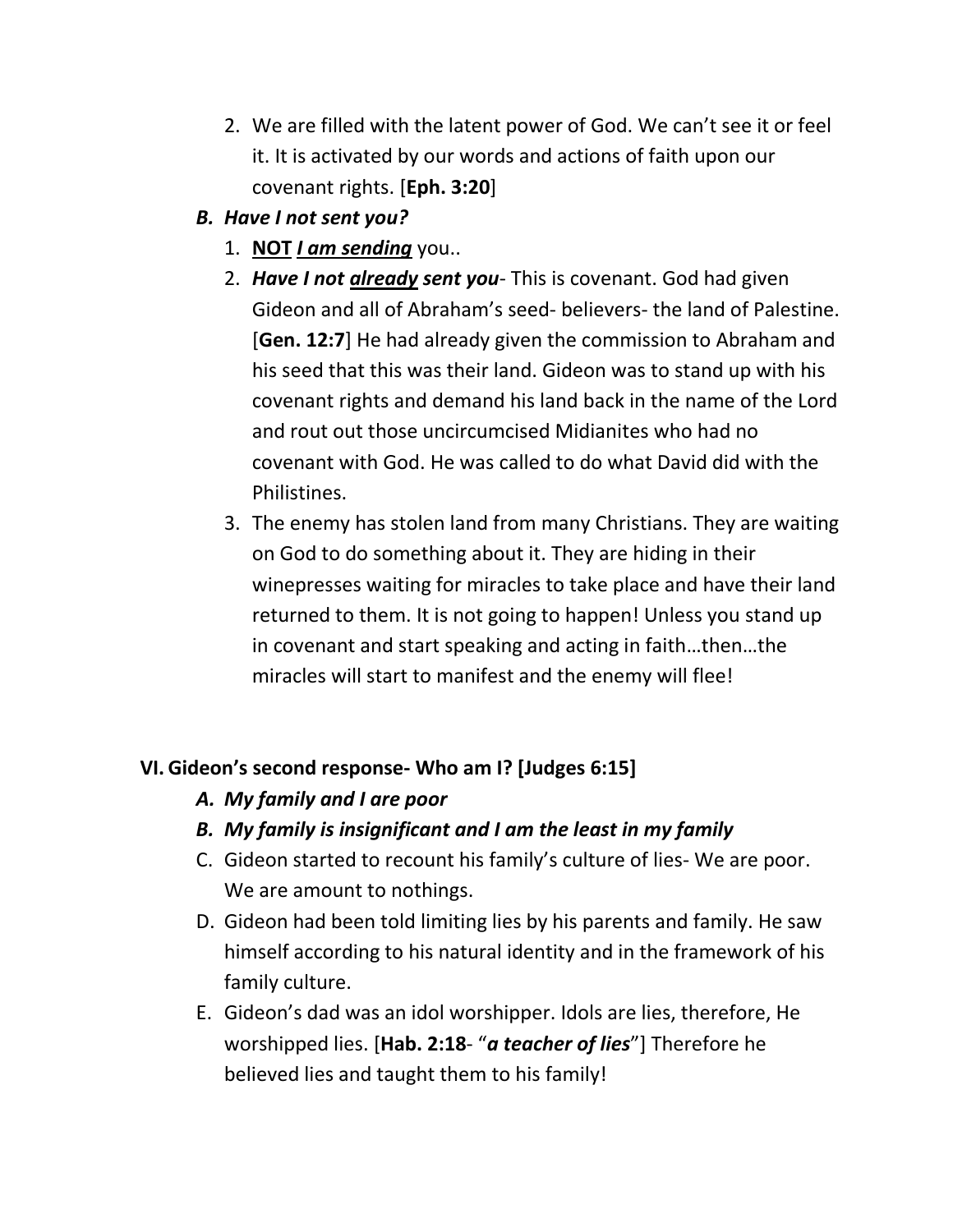- F. Many Christians grew up with unsaved parents who believed and lived lies. They taught those lies to their children. Many Christians still believe the lies their families taught them- I am poor, I won't amount to anything, I can't get ahead, I am a loser, I am a sinner, I am rotten, I am just like my old man, etc…
- G. Christians must break these family lies with the truth of the Word of God. Lies seem like truth, but we must not go with feelings but with faith in God's Word. If we will keep confessing God's Word about our new identity in Christ then we will start feeling the truth. Feelings must come after faith…

# VII. **The Angel of the Lord's Third attempt to reveal covenant and covenant identity**-[**Judges 6:16**]

- A. *Surely I shall be with you* covenant
- B. *You shall smite them as one man* man of power- identity

### VIII. **Phase 1- The first step of freedom**- [**Judges 6:25-26**]

- A. Gideon is instructed by God to destroy the idolatrous altar and grove *of his father*. Idols are lies.
- B. Gideon would have to break the lies of his father and his family. He would have to break away from his old identity taught him by his family and take on the identity revealed to him by God.
- C. If he did not break these lies he could not have defeated the enemy.
- D. In the place of lies, Gideon built *an altar of truth*. He sacrificed burnt offerings to the Lord and placed his faith in the covenant blood.
- E. Christians that renounce the lies of self-righteousness and idolatry and accept the finished work of Christ are ready for a victorious Christian life!

## **IX. Phase II- Who is ready for the battle? [Judges 7:2-7]**

A. Gideon gathered 32,000 men to fight Midian.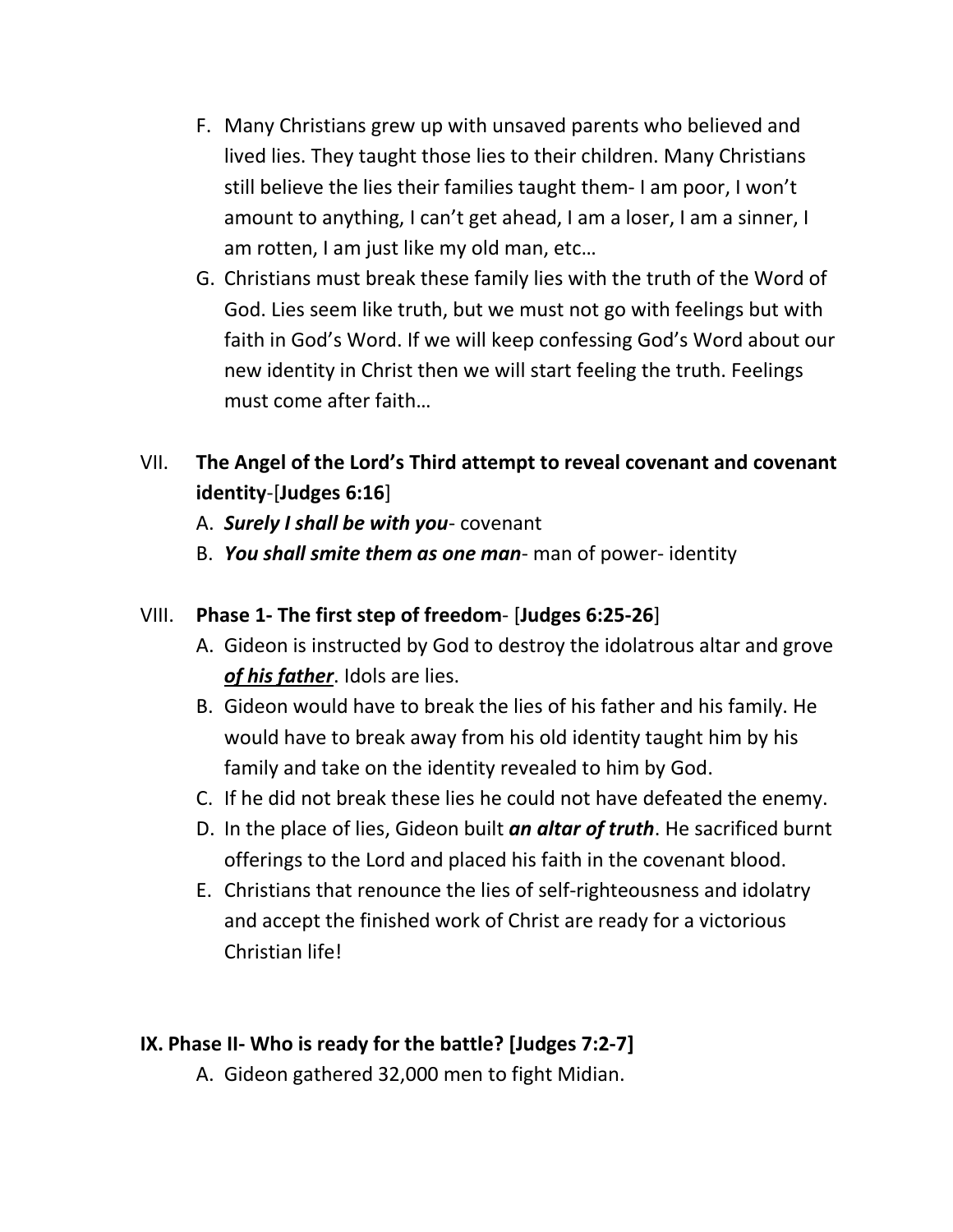- B. God tells him he has *too many for ME to deliver Midian into their hands*- they may boast in military skill and the bravery of the army.
- C. *God tells him to send home those who were fearful*.
	- 1. 22,000 men go home!
	- 2. God is getting rid of those who had the *Gideon complex*. Gideon was fearful because he did not have a God centered identity. He was self-focused and self-dependent which breeds fear. Adam and Eve after they lost the righteousness of God became fearful because they were self-righteous. [**Gen. 3:10**]
	- 3. God was getting rid of those who were self-focused, therefore, religious and fearful. The most fearful group of people on the planet is religious folk!
- D. God says there is still too many. He tells Gideon to take the army remaining to the watering hole and watch them drink. *Those who lustily drank with their head in the water he was to send home. He was to keep those who lapped the water from their palm, with their heads up.* 
	- 1. 9,700 of them got sent home! Gideon was left with only three hundred men!
	- 2. The ones sent home represented those living in the lusts of their flesh. They were not religious- fearful- but they were carnal- flesh controlled. These could not stand victorious in battle against the enemy

## **X. Lessons from the two tests**

- A. Twice as much of the men were disqualified from fear- selfrighteousness – lack of faith- than were from carnality and giving in to their lusts.
	- 1. This reveals that religion and self-righteousness is a much bigger problem in the body of Christ than carnality. Paul addressed much more legalism- Romans, Galatians, Hebrews than carnality-**Corinthians**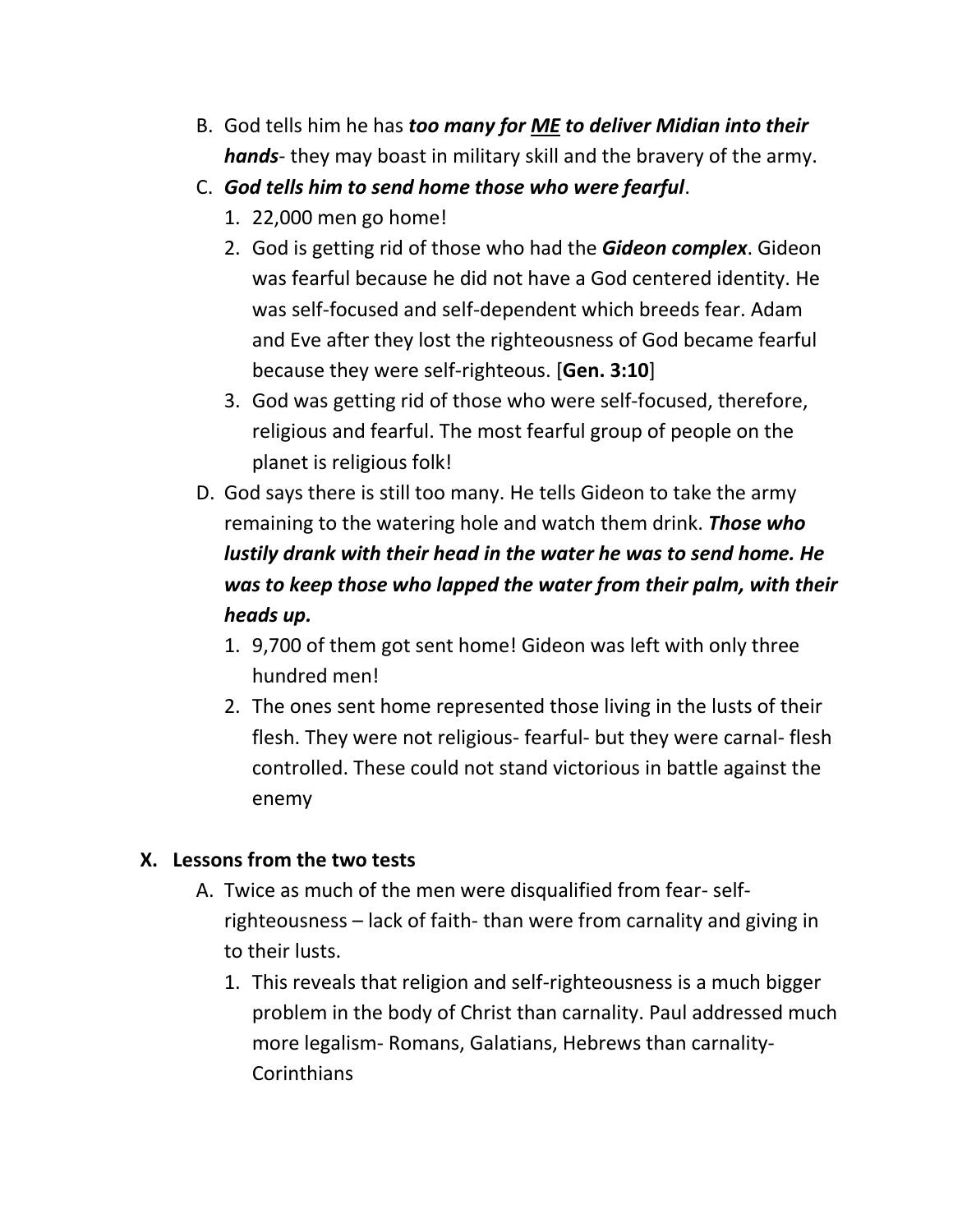- B. The *first* group that God points out to be disqualified is the religious fearful- group. God tolerates and is more patient with the carnal than those who are religious. The carnal can grow up, but religious people will become stuck in their condition! Jesus primary address was against the religious people and then to the publicans and sinners.
- C. *God has always worked through a remnant*. It only takes a few covenant believers acting on their faith to do great and mighty things in God!
- D. Pastors are worried about those leaving the church- most of these are religious and carnal. Don't focus on them! Focus on the remnant of believers that are on fire for God and enjoy the grace of God. Much more can be accomplished through a small remnant, than through a huge congregation of fearful and carnal people!

### **XI. Phase III- The Battle Plan- [Judges 7:16-18]**

- A. God gives Gideon the battle plan for *the remnant*.
- B. They are to carry *a trumpet in one hand*, and *an earthen vessel with a lighted torch inside it in the other hand*. They were to *blow their trumpets*, and *then yell- the sword of the Lord and of Gideon*, and then *break their earthen vessels and let their light shine!*
- C. This would cause the enemy to turn on each other in panic and they would flee.
- *D.* They did this and it says afterwards that *each man stood each in their place.*
- E. This battle plan worked for the remnant and it will work for God's remnant of believers today.
- F. Symbolism
	- 1. *Trumpet* stands for *proclamation* Believers are to proclaim the gospel of grace and their New Covenant rights to themselves and to the enemy.
	- 2. *Sword of the Lord* and *of Gideon* The sword of the Lord is God's Word. [**Eph. 6:17**] We must proclaim the Word of God, and when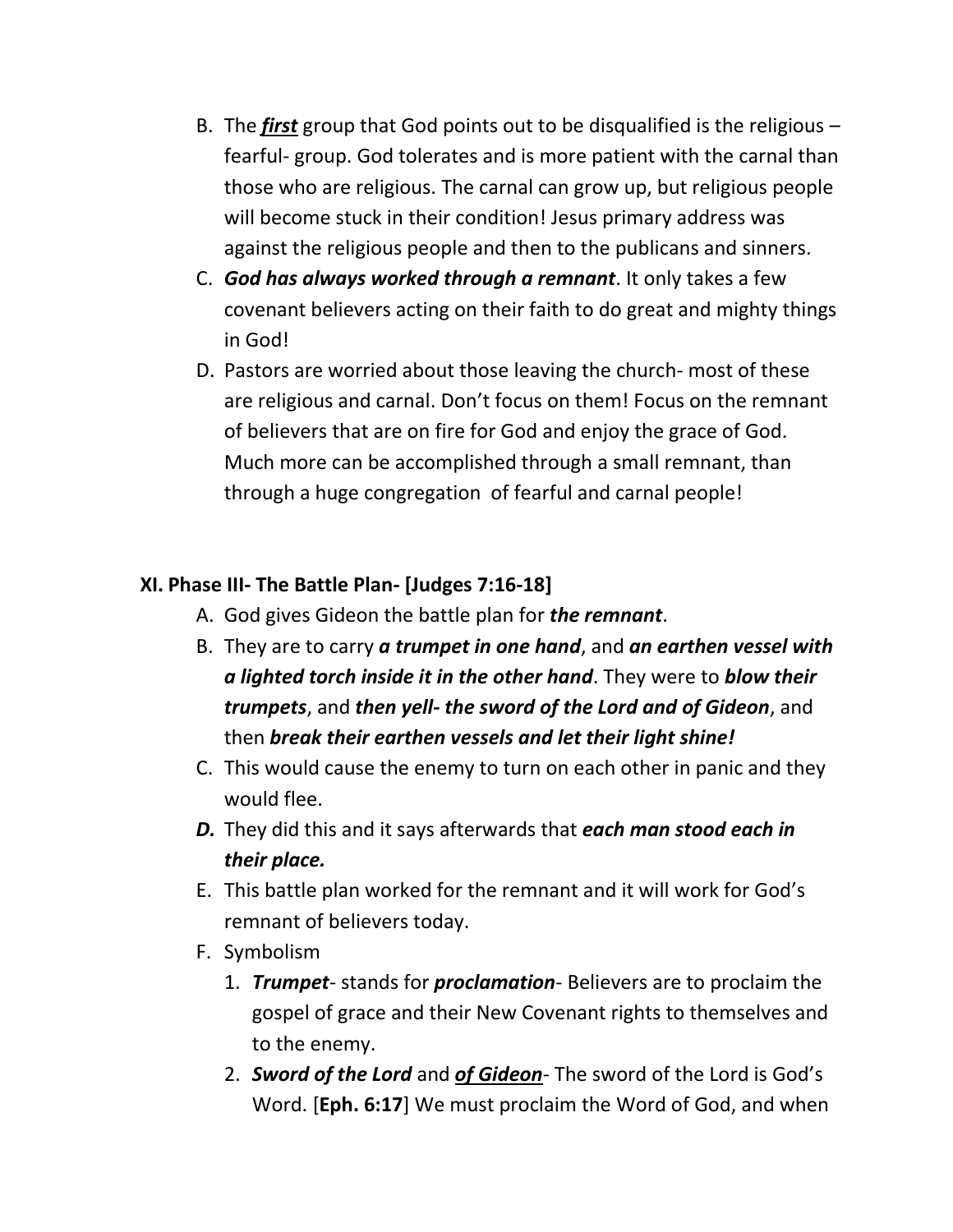we do the Spirit will wield it! God's Sword though must become our sword. It must come out of our mouth, not just God's mouth!

- 3. *Earthen vessel with the light in it* This speaks of believers that have the light of the glory of God in them, but it is covered by the flesh-[ **2 Cor. 4:6-7**]
	- a. *The Earthen vessel* flesh must be broken- This is done relying upon our identification with the death, burial, and resurrection of Christ. It is done by relying upon the gift of righteousness and the Spirit life of in Christ Jesus within us to put to death the deeds of the body by our faith in the finished work of Jesus- [**Romans 8:13, Romans 6:11**]
	- b. When we do this we become spiritual- controlled by the Spirit and the light in us will shine forth God's glory for all to see, especially the enemy! He will flee in terror
- 4. *We are to stand in our place* It says the all *STOOD* in their own place. We are not to run away, or run charging forward to conquer, but to *stand upon the victory ground given to us by Christ*. [**Eph. 6:10-13**]

### **XII. Conclusion**

- A. *We must renew our minds to the New Covenant of grace* we have been given through Jesus Christ- The epistles are the description of the New Covenant and our rights in the covenant.
- B. *We must renew our minds to our new covenant identity* righteous, saint, holy, healed, prosperous, victorious!
- C. *We renew our minds by brainwashing*! The best way to get brainwashed is by hearing something over and over again! The only person that will be able to properly brainwash you with the New Covenant is **YOU** with the help of the Holy Spirit's revelation!
- D. You must get into the Word of God [especially the New Covenant] yourself each day, and start and don't quit speaking over yourself